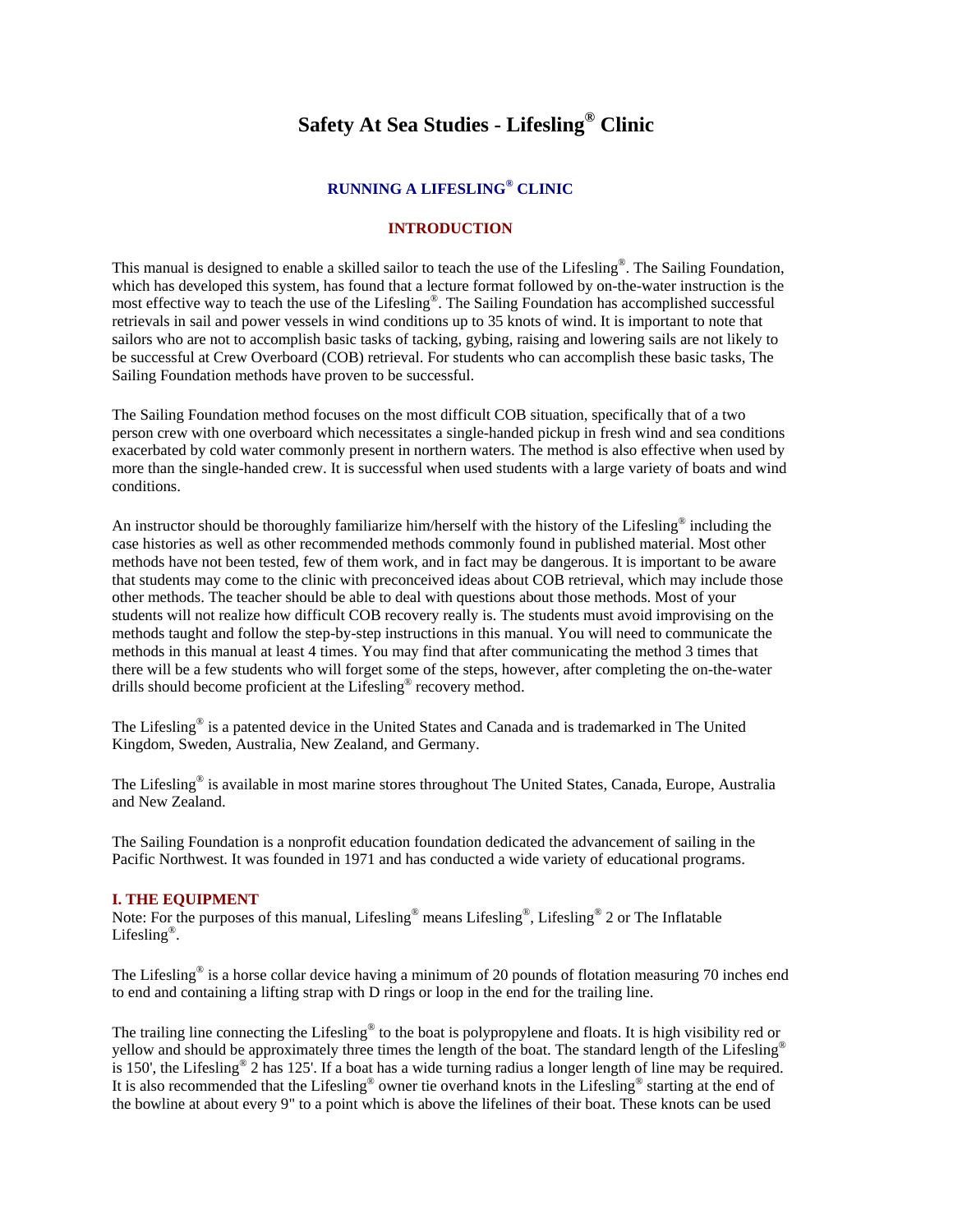for a crew assisted lifting of a COB back on to the boat.

The line and Lifesling<sup>®</sup> is stowed in a stuff bay or hard container so that upon deployment the line will come out without fouling. The container has several attachment options which are available for different types vessels. Generally, the Lifesling® should be attached to a pushpit within easy reach of the person doing the recovery.

The lifting device is a block and tackle of three, four or five parts. The length of line in the block and tackle should be of sufficient length to be able to have the top part of the block and tackle 10' above the top life line or hand rail. The block and tackle should be set up to assure that the top block have the exit of the fall.

The Lifesling® has a pocket which is designed to hold an ACR L8-7BP Lifesling® water activated light (See last sentence of this paragraph, the pocket is no longer recommended for the ACR light.), The Inflatable Lifesling<sup>®</sup> has a pocket in the lifting strap for an ACR L8-7BP water activated light. The Lifesling<sup>®</sup> 2 should have the ACR L8-7BP water activated light attached to it with plastic wire ties. It is recommended that the user install the water activated light to their Lifesling®. Recent tests by The Sailing Foundation recommend that the ACR L8-7BP water activated light be attached to the inside of the towing strap near the loops for the towing line for all Lifesling®'s

The Lifesling® does not come with SOLAS retro-reflective tape on it (The commercial vessel version does but looses its Coast Guard Approval when used on a recreational vessels.). It is recommended that the user wrap the SOLAS tape around the front of the bollards on their Lifesling<sup>®</sup>.

# **II. THE CLINIC: HOW TO TEACH THE LIFESLING® METHOD**

## **A. FORMAT**

The clinic format takes three parts: 1. Lecture, slides and/or video; 2. Manually rigging each boat; and 3. On-the-water drills.

Do not get bogged down. You will be faced with people who want to debate small details, discuss the rigging of individual boats and related their own methods and experiences. A response indicating that all boats rig differently and each boat owner must adapt the gear to his/her own boat usually suffices. Also remember that rigging questions are best handled during the boat rigging portion of the clinic. With regard to questions such as "wouldn't it be better if ..." The Sailing Foundation finds the best response is to short. If you have historical data (The Case Histories become valuable here.) available for your answer, use it. If the question is theoretical, try to deal with it as quickly as possible and get back to the point. Beware of "armchair experts" taking control and confusing your students. The important thing is to get the essential points down and get them out on the boat. Many questions have self-evident answers seen quickly during the training process.

#### **1. Giving the Lecture**

The lecture should begin with any one of the several Case Histories which illustrate the need for the Lifesling<sup>®</sup> method. It is also necessary to get their attention and convince them that it is a serious subject. The text of the lecture follows, but several points are important to stress:

## a. Repetition

It is necessary to make at least 4 repetitions of the procedure. Once in the beginning of the lecture in brief, once using the gear as a prop, once using diagrams (An easel prepared showing the steps of recovery is very helpful.), and once during the slide show.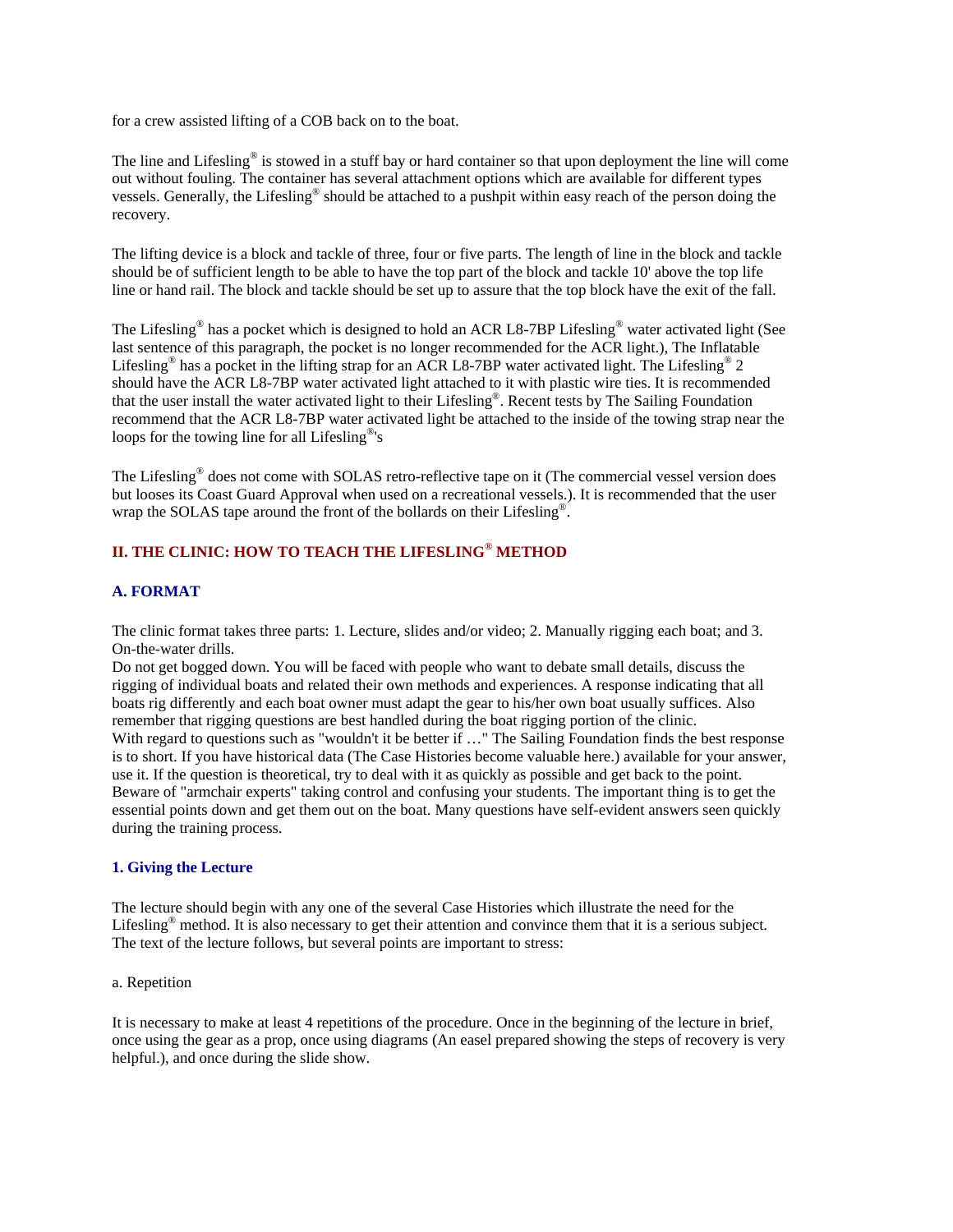#### b. Clarity

It is essential that your lecture be well organized and that all points be simply and clearly stated. Make sure your students understand, but do not allow questions until after the slide show. Questions during your lecture will only cause confusion.

c. Common Questions

There are several questions that are commonly asked that you should be prepared for. Studying the history and research will give you some insight on how to respond. One example is the person (There is always one) who will insist that the boarding ladder is the solution. In examining the Case Histories, you will find at least three documented cases of deaths involving use of a boarding ladder. There are also statistics illustrating the weakness and loss of strength occurring immediately following immersion and preventing use of the ladder. It's important to note that upon immersion in cold water that within 5 minutes that strength in the fingers is substantially lost.

There are many typical questions and new ones at each clinic. Familiarize yourself with the supporting data and keep it available during your first few lectures.

## **2. Length of the Lecture**

The Sailing Foundation recommends that an hour and a half works best. This will allow you about 45 minutes for the lecture and about ½ hour for slides and/or video with 15 minutes for questions.

#### **3. Text of the Lecture**

Each lecturer's) will develop their own style, but be sure to cover the essential points. The following is a suggested lecture and standard slide show commentary. Copies of the slides are available from The Sailing Foundation at for the cost of duplication and mailing costs. The Sailing Foundation has found this format to be effective and suggest that you follow it closely.

#### **THE LECTURE**

You are about to learn the only tested and proven method for a successful single-handed pickup of a COB. The method also works very well in picking up someone with a full crew. However, this method focuses on the most extreme case and that is a two person crew with one over the side in fresh air conditions. To coin an old saw, until The Sailing Foundation commenced its research program, a lot of people had talked about the COB situation, but no one had ever done anything about it. It presents a very serious situation which I would like to illustrate by the discussion of a case history. This case presents problems in classical style. A skipper on a typical cruising sailboat slipped over the side while the jib was being pulled down. The wind was blowing at approximately 20 knots and seas were running four feet. The crew was wearing both a harness and a PFD. Unfortunately, the harness tether line was long and although still connected to the boat, was completely over the side and in the water. The crew stopped the boat and attempted to lift the COB aboard by grasping the shoulder portion the harness. The harness slips off the COB resulting in the COB being disconnected from the boat. The crew got the boarding ladder over the side, but the COB was unable to climb up the ladder. The COB feet were slipping off the lower rungs and the COB finally fell back into the water exhausted. The crew then threw the COB a line, started the engine and started to back down toward the COB. Unfortunately, as often happens when maneuvering under power in these situations, the line got wrapped around the propeller shaft and the boat was disabled. The COB drifted away and was recovered by the Coast Guard approximately 2 hours later. The COB never recovered consciousness.

There are three critical problems presented by the COB. The first is maintaining visibility. It only takes a wave this high (Illustrate using your hands a distance of about one foot vertically) to hide a man's head from view. Thus, if you cannot maintain visual contact, the situation will be hopeless from the outset. The second problem is maneuvering to pick the COB up, this is made even more difficult in heavy going, particularly in attempting to come alongside and immediately stopping to pick up someone. The Sailing Foundation has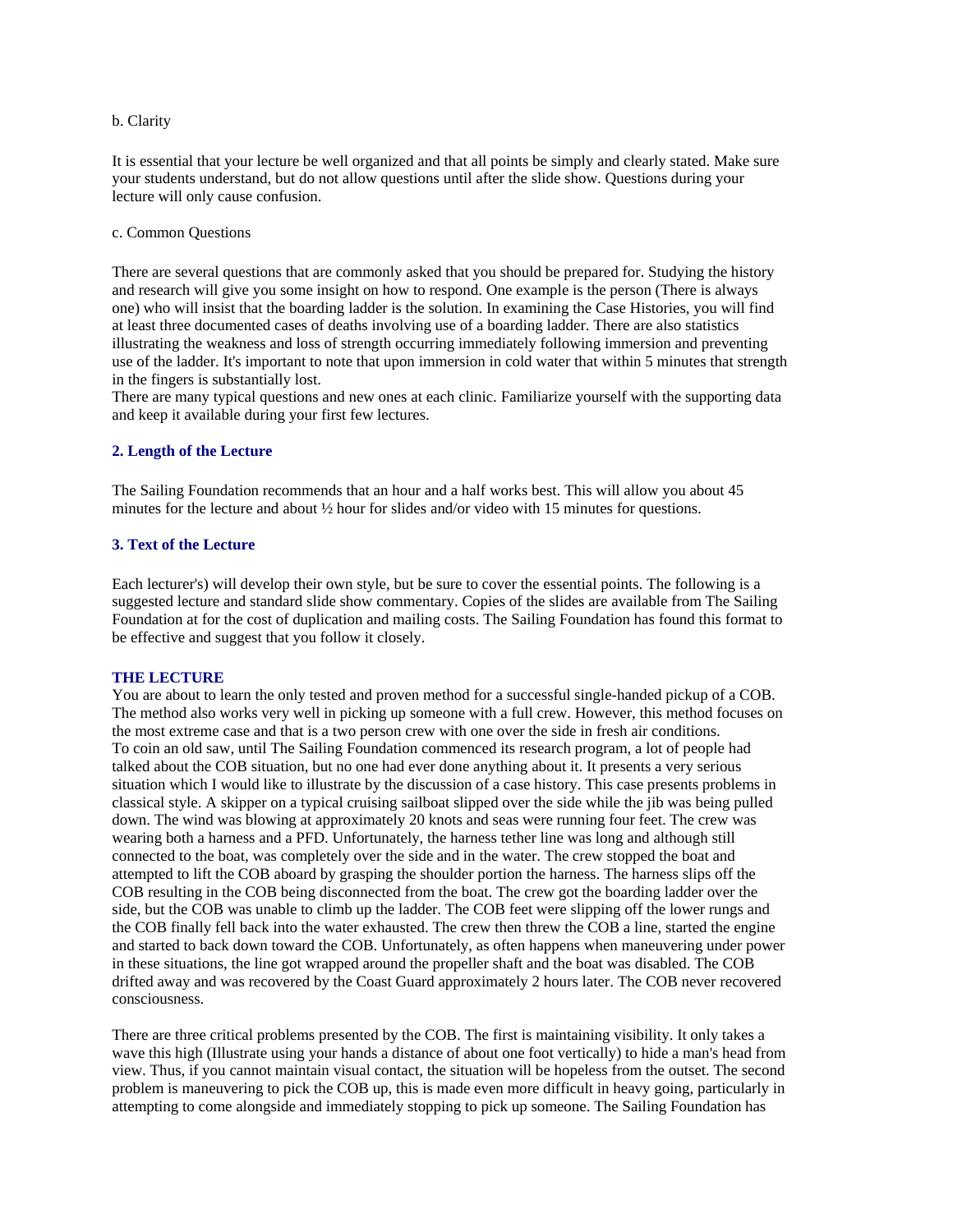found through testing that a boat under bare poles in over 15 knots of wind will start drifting between one and three knots away from the victim. Therefore, you must maintain contact with the COB at all times. The third problem is one of lifting. A heavy man with water soaked may easily weigh as much as 250-300 pounds, and it is going to take a very large effort to get the COB back on board. The COB will not be of much assistance and even if you have a gorilla left aboard, you are going to need some sort of mechanical advantage to recover the COB.

The Sailing Foundation rescue system address these problems. The first thing you do when someone goes over the side is called a "Quick Stop". You stop the boat by driving the boat head to wind. This will keep you near the victim and maintain that critical visibility. The second step is to deploy the Lifesling® on the trailing line which essentially makes your boat 125-150' longer and by encircling you will make contact with the COB. You maintain that contact by pulling the COB in the Lifesling<sup>®</sup> to the boat. The third problem is to use the Lifesling® as a lifting device together with a block and tackle and a winch to lift the COB back aboard. (This is the first summary of the procedure. As you will note, you have only covered the bare essentials, but it is the first repetition in a series necessary to drive all the points home.)

The equipment that you use consists of the Lifesling®, the trailing line, the stuff bag or container and the block and tackle. First, the Lifesling®. (Pick up the Lifesling® and hold it up to the audience.) This device is very similar to the standard horse collar used by the Coat Guard and the military to pick people out of the water from helicopters or large vessels. However, it has been revised to include 20 pounds of flotation which is equivalent to a Type IV buoyancy device. It as a lifting strap and 2 "D" rings, or in the case of the Lifesling® 2 loops. It is connected to the boat by means of a trailing polypropylene line. The line is designed to have high visibility and to float. The standard length is 125' or 150' and this is the length that you will probably be using today although sometimes it varies depending upon the length of the boat. One end on this trailing line is attached to the Lifesling® with a bowline and the other end of the trailing line is made fast to your boat permanently at some secure point. The trailing line is inserted in the stuff bag or hard container so that it will not foul when paying out. You will note that both ends of the trailing line are made fast by means of bowlines and the knots are taped or otherwise secured to keep them from coming undone. The length of the bowline on the Lifesling<sup>®</sup> is important because you want to have the knot on that bowline at the level of your boat rail when the victim is alongside and ready to be pulled out. This is so because you will be affixing your block and tackle to the inside of that bowline so that the size of it will have to be varied with the freeboard of your boat. Once you have deployed the Lifesling<sup>®</sup> to the victim, the COB can use the Lifesling<sup>®</sup> as a flotation device and by the time you have the COB alongside, the COB will want to get into it like this (put the Lifesling® over your head and show how it fits under your arms) so that the COB is ready to be lifted out. (Then hold up the bowline to show where the lifting attachment is to connect.)

Once you have your victim alongside, then you get out the third piece of gear which is this block and tackle. (Now hold up the block and tackle to the audience.) With our modern day racing sailboats we have become unaccustomed to using what was once a very standard piece of gear on every sailboat. This is a three (or four) part block and tackle with a carabiner (or snap shackle) at either end and this pulling part here is what we call the tackle fall. (Show the tackle fall.) It will be important in this procedure to have the right end of the tackle up; therefore, this is one can be marked red or some other method used to identified as the top. When the tackle is used the lower end is first hooked into the bowline on the Lifesling®; then you will take of the main halyard from the headboard of your main sail and haul the upper block of the tackle 10' for more from the main deck and make the main halyard fast. Now you have the mechanical advantage to lift someone aboard and you will probably need a through understanding of the details of the procedure. (This is where the already prepared diagrams showing the procedure will be used, if you don't have this available and have a white board or other device you will use this to diagram the procedure.)

Man Overboard!! (Draw an X on the writing surface in the center.) The first thing you do is the "Quick Stop", that is go head to wind. (Draw wind direction in a vertical direction down.) To maintain visibility and steer near this victim, you have t stop the bat as soon as possible. It does not make any difference whether you are reaching, running, or beating; you simply must stop the boat. A lot of the standard methodologies talk about taking bearings, reciprocal courses and all that sort of thing, but our method requires you to first stop the boat. This is absolutely essential. Even if you take a broach. Even though a broach is unpleasant, it is far more important to stay close to this COB. You stop the boat by driving right dead into the wind and letting your sails luff. Now and only now you leave the wheel or tiller and you go aft, pull the Lifesling® out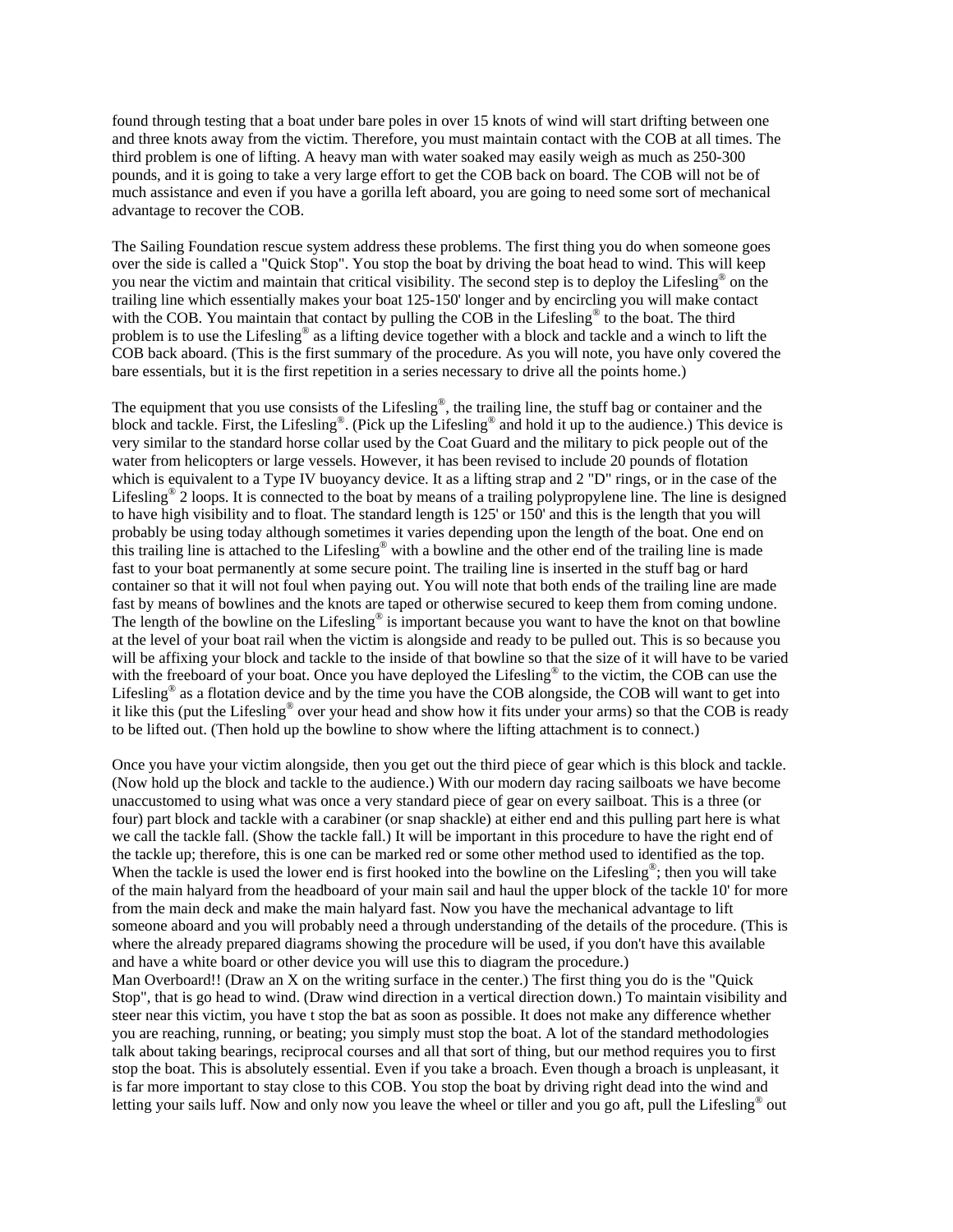of the container and deploy it. You return to the helm. Now you start circling the victim in the water. (Draw this) It is going to be a lot easier if you let the bow of the boat fall off from the eye of the wind so the jib is aback. (Draw this) This is not absolutely essential, but it will make your maneuvering much easier and will allow you to circle the victim in the water without touching jib sheet. If you are going to have difficulty in gybing because your main is too far out, the time to get your main in is when you have gone head to wind. Now start your circling. (Draw this) As you do so the trailing line and the Lifesling® will follow your stern in a circular fashion and either the line or the Lifesling® will come in contact with the COB somewhere between the first and third pass. You will find that this portion of the drill is remarkable easy. Keep your eye on the Lifesling® and do not sail over it or the trailing line. Keep your eye on the COB and make sure you do not run down the COB. If you have any difficulty in falling down wind too fast with your jib aback, you can release the jib.

Now that you have made contact between the trailing line or Lifesling® and the COB. (Draw this.) Quick stop a second time, that is drive your boat head to wind. (Draw this.) You are really "stuffing" your boat head to wind again to stop it and this is very important. The only danger in this part of the procedure is the possibility of towing your COB and that occurs if you take off at speed after he has the Lifesling®. It will not occur right away because the Lifesling<sup>®</sup> is inside the circle and will move a lot slower than the boat. You must be careful to drive the boat head to wind as soon as your COB has made contact with the trailing line or Lifesling®. Sailing off after the COB has made contact with the Lifesling® is very dangerous and must be avoided. Okay, we have driven the boat head to wind and stopped the boat, the next important thing to do is get the sails down. You do this before you bring the COB along side because again, it is important to stabilize the boat. You drop your jib first. If you have hanks on the jib, you may need to tie down the head of the sail because hanked sails sometimes will climb back up and you do not want your boat to take off. Remember it is very important to slow down and stop your boat after you have made contact with the Lifesling<sup>®</sup>. After the jib is down, drop the main. Neatness here is not a consideration. Now you have both sails down and the boat is essentially immobilized. It may be drifting between 1 and 3 knots so you want to get the COB alongside. You do this hand over hand or with a winch and pull the COB alongside. The Sailing Foundation recommends you pull the COB alongside on the windward side of the broad because even though that is slightly less comfortable for the COB than the leeward side you will have less sail clutter there. In other words, you will not have your mainsail flogging over the side and the boom will be out of the way. You pull the COB firmly up to the boat, take a good strain and tie off the COB. You may want to use a winch for this.

This is a very important part of the procedure. (Draw the COB being hauled up out of the water along side the boat and made fast to the boat. Draw a profile of the boat so that you can show on this diagram how the block and tackle is going to be rigged.) Now you have actually saved your COB. The COB will last a long time before hypothermia has any effect. The real danger in these overboard situations is sudden drowning. The COB is not going to drown because of being tied along side and the majority of the COB is out of the water and hypothermia should not be a problem for at least  $\frac{1}{2}$  hour. Now were not recommending that you go below and make yourself a sandwich hand have a beer, but the crisis is over. The only remaining work to be done is to mechanically getting the COB over the rail and into the boat. This may not be a simple task for those of you that have not worked with a block and tackle.

The first thing you want to do is avoid two blocking your tackle before you get the COB on board. (Demonstrate to the class what 2 blocking is.) The COB is tied off as we have discussed before and is tied off on the windward rail. Get out your block and tackle and you hook it to the lifeline or the bowline. (Demonstrate hooking the block and tackle to the bowline.) The next thing you do is detach your main halyard from the head of the main sail and hook up the block and tackle to the halyard-remember the part of the block and tackle that has the fall is at the top. Now you pull this top block a minimum of 10 feet off the deck. (Indicate the 10' on the illustration.) The 10' is essential because you have to get the COB over the lifelines. So now with the top block well up in the air you make the main halyard fast. Some people have the strength to just manually pull someone aboard with a 4 to 1 block and tackle. However, that does not necessarily work for everyone. The Sailing Foundation has also found that winches alone are not adequate to haul the COB aboard. What is recommended is that you use the block and tackle in conjunction with a winch. The best way to do this is to take your normal cockpit winch used for a jib fair lead. (Show on the illustration.) This is important because if you use a wrong lead you may get an override when you victim is half out of the water and you are going to have release the COB at that point and start over again. Use the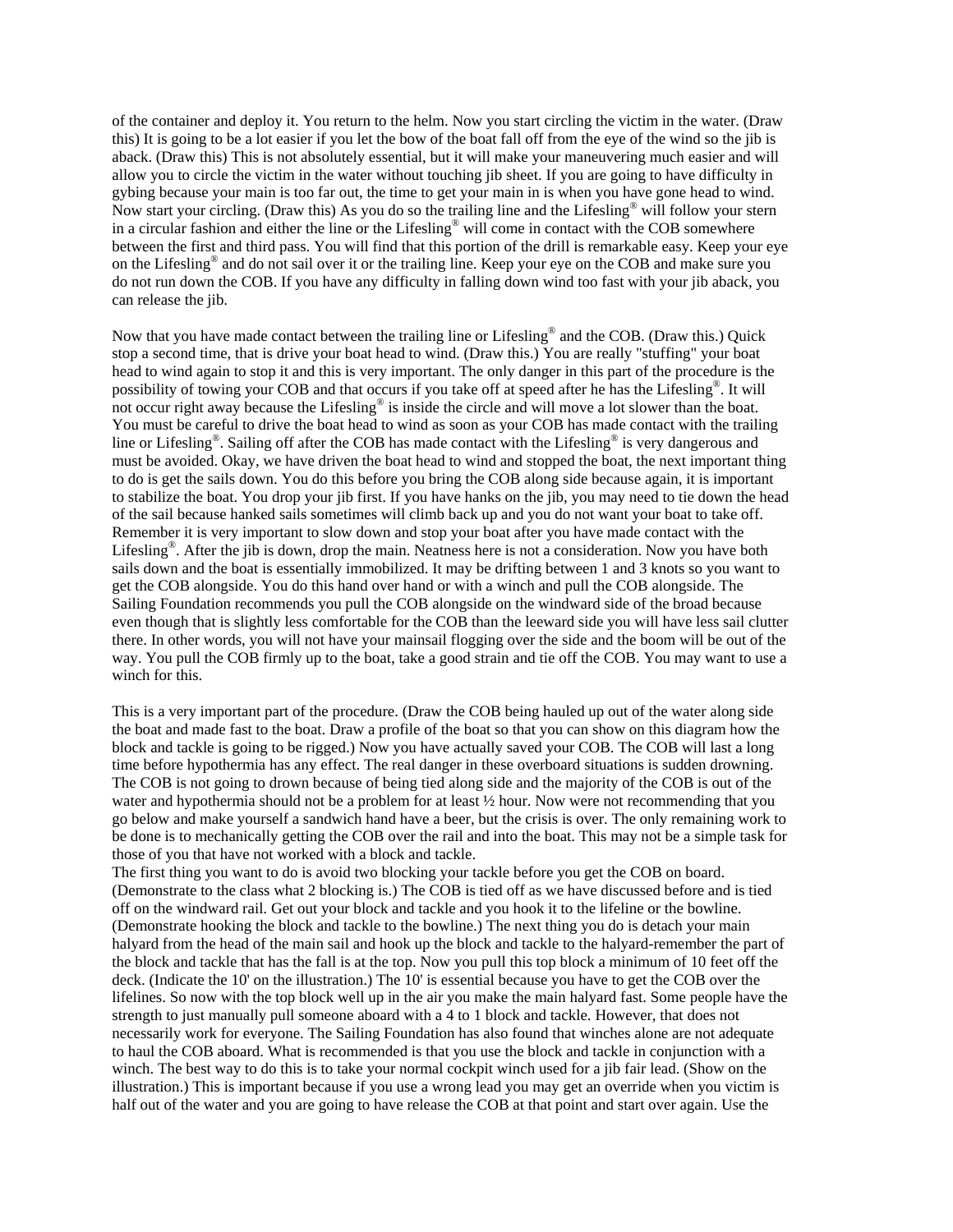normal jib car and cockpit winch and you will avoid an override situation. It's now just a matter of cranking the COB on board with the use of the block and tackle and the winch.

## **B: RIGGING THE BOATS**

The step-by-step process of rigging the boats has been taught in the lecture. It is essential that ALL boat handlers rig the boats at the dock prior to the drills to thoroughly understand the process and work out any questions. This part of the process contains the most room for deck seamanship errors so adequate attention MUST directed to it. The process itself appears in the lecture section and in attachments, but several points should be stressed.

#### 1. Rigging

Each instructor shall take the gear to each boat for rigging. (Some boats may have their own gear so this should be used.) It is suggested that all clinic boats be in one spot to save time.

#### 2. Block and Tackle

Many people are not familiar with use of block and tackle. The top block identification should be stressed so that all the students know which end (The end with the fall.) should be at the top.

#### 3. Height Above Deck

Make sure students physically hoist the tackle to at least 10' above the deck so that they can see what height is required. A person standing on the deck will help to illustrate the height requirement.

#### 4. Tail of the Block and Tackle

Depending upon the length of line in the block and tackle, you may have to be careful of hoisting the top of the block and tackle too high and losing the tail of the line out of the fair lead and around the winch. A stopper knot may not be a good idea as it may not pass through a fair lead to a winch. For clinic purposes and make sure that block and tackles contain at least 65 feet of line on a 3:1 block and tackle should normally be adequate for most boats.

#### 5. Fair leads

The tail of the block and tackle must have a deck fair lead to a winch. Generally a jib car serves the purpose, but each boat has its own requirement. A normal lead to the winch will avoid the override. Make sure your students understand the set up and can duplicate it in an emergency.

6. Twists in the Block and Tackle Line

It is well to illustrate the problems that will be caused by twists in the tackle line and make sure students understand the block and tackle well enough to sort it out.

#### 7. Tying COB Off

Illustrate the need to get the COB high up on the side of the boat and designate the appropriate place and method of securing the trailing line.

# 8. Lifesling® Attachment to the Boat

Stress the need to tape or seize the bowline at the deck attachment. The polypropylene line may undo itself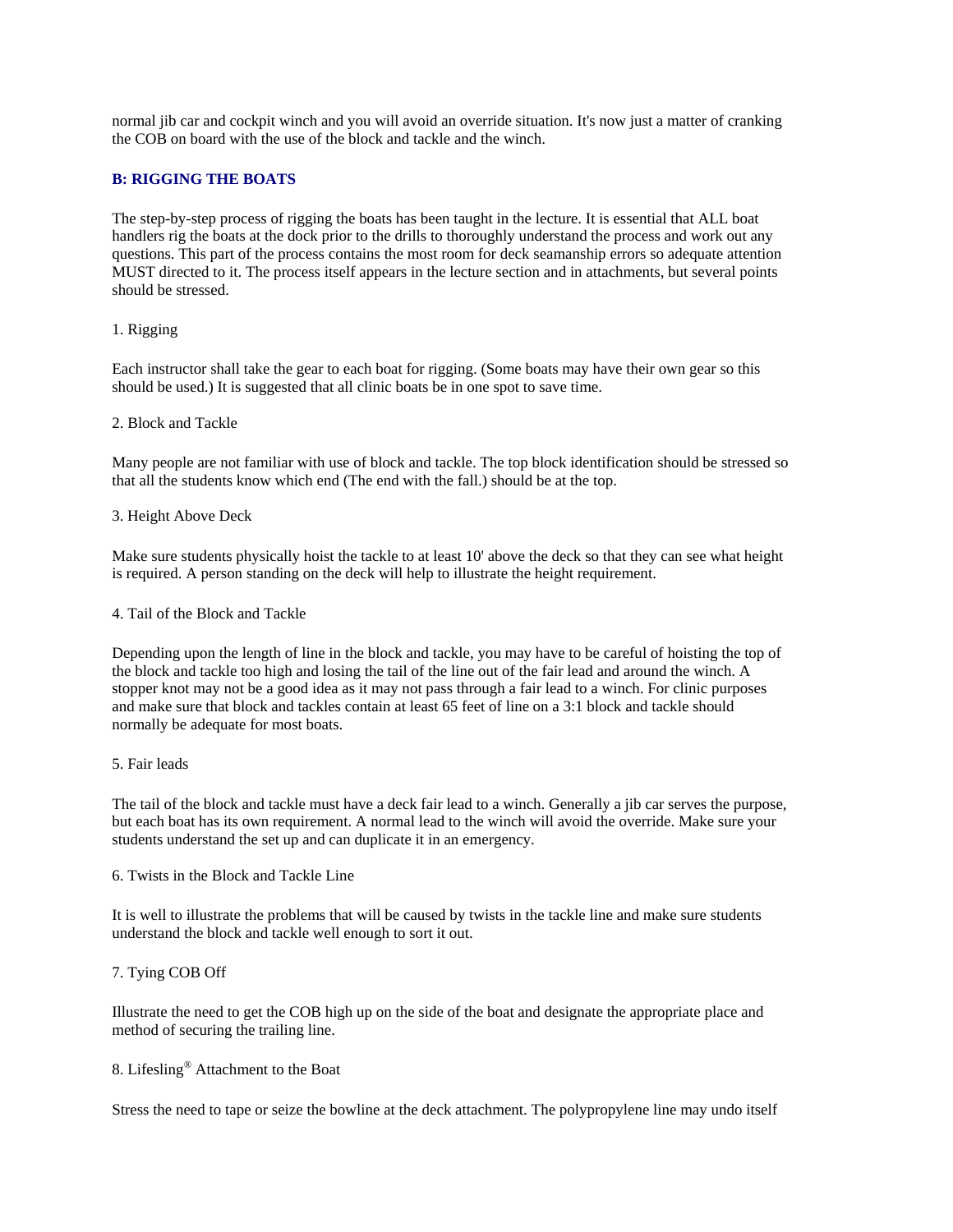quickly without the seizing being done.

9. Block and Tackle Outside the Life Lines

Make sure your students practice, several times, hooking the block and tackle to the bowline in the Lifesling® OUTSIDE the lifelines. It is a common mistake to inside the lifelines.

10. Keep It Simple

Try to utilize existing leads and gear that is always on deck. Remember that during an emergency the rigging for a pickup should be automatic, non- complicating and quick.

## **C. ON-THE -WATER DRILLS**

Common problems are found in the section "Problem Areas". This is intended as a guide.

#### 1. Instructor

Each boat must have an on-the-water instructor. The instructor must be a competent sailor familiar with the method and comfortable working on different boats. The instructors are there to coach and to PREVENT serious problems. This means taking the helm if necessary in dangerous situations.

#### 2. Sail Selection

The head sail selected should be appropriate for the wind range. To be a little underpowered is all right. There may be problems if a boat is overpowered.

#### 3. Number of Pickups

Each boat should do at least one pickup for each student on board. If time allows, additional pickups can be done.

## 4. Weather and Sea Conditions

This is a judgment call. Light air can be frustrating but power can be used in the circling only. THE ENGINE MUST BE TURNED OFF ONCE THE COB HAS CONTACTED THE Lifesling®. Heavy air maneuvers (15-30 knots) are surprisingly quick and easy. The competence of your students is the controlling factor. Above 30 knots of wind may or may not be suitable for classes. Again, ability of the students should be the determining factor. (It is interesting to note the very frequently The Sailing Foundation clinics have many novice sailors who have had to been given basic sailing lessons.)

#### **D. COMMON QUESTIONS**

1. Boarding Ladder

(Used as an example in the lecture section) The main points here are the difficult of getting to the first rung and the probable weakness of the victim particularly in rough seas. See Case Histories 13, 22 and 50.

#### 2. Use of Another Halyard

People commonly suggest use of a spinnaker halyard instead of a main halyard. If a spinnaker halyard is used the COB must be taken much farther forward to be raised from the water or the halyard must be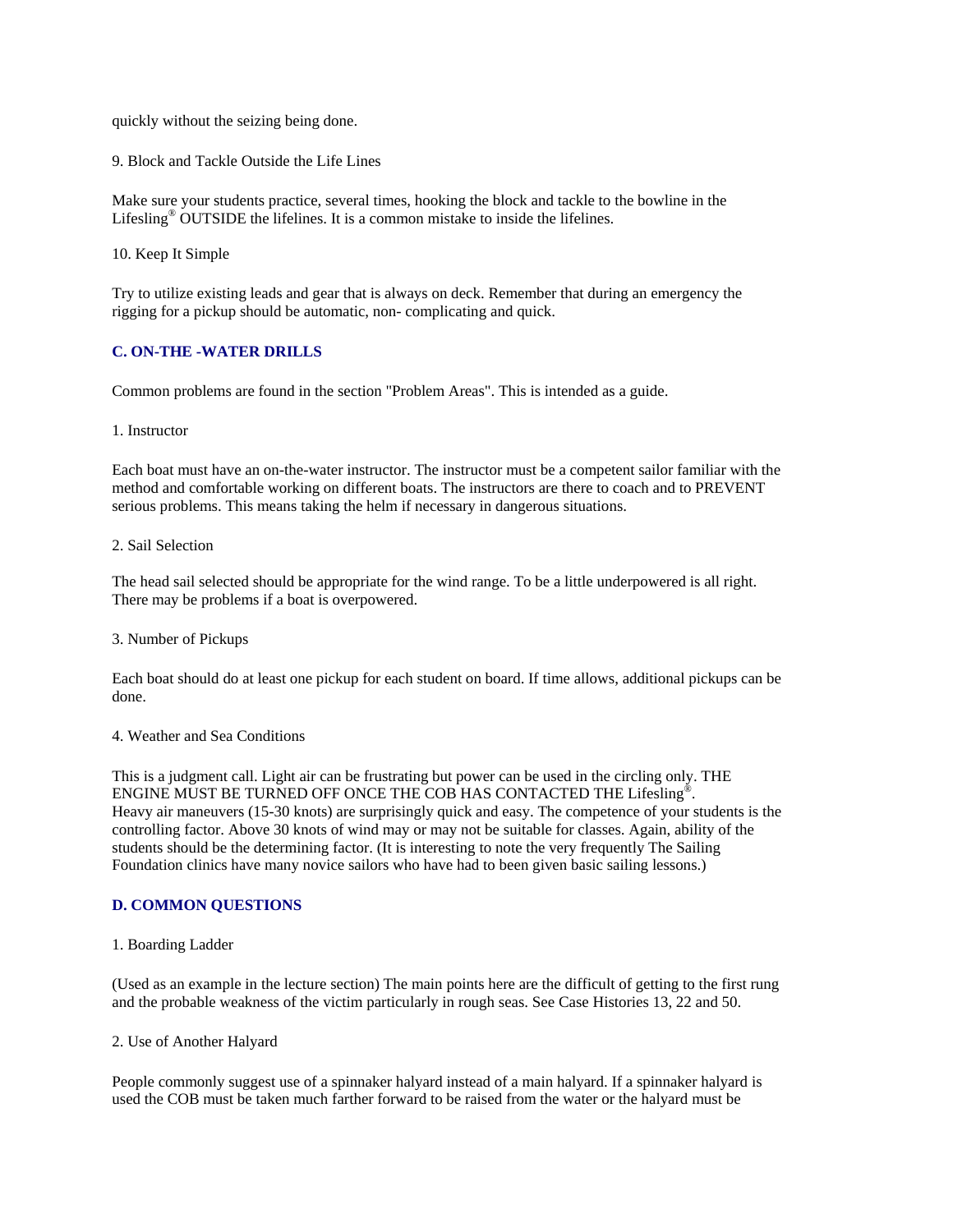brought back aft of the mast outboard of the shrouds. On some boats a halyard may jump the sheave if taken past the mid-ship aft. The use of a spinnaker halyard entails more time spent getting rigged to the block and tackle. The spinnaker halyard may also hang up on the spreaders if it is brought aft. Use of the main halyard seems best but remember each boat is different. Use a halyard that will not jump the sheave.

3. Won't the Main Halyard Jump the Sheave?

It is possible, however in 100's of drills held by The Sailing Foundation, it has not happened. Use of the spinnaker or jib halyard can work.

4. Aren't My Winches Big Enough to Eliminate the Tackle?

Possibly, but only those boats which have large halyard winches, usually 45' and above. The problem using halyards is having a long enough tail which will reach down over the life line and attach to the bowling and still be able pull up the victim and NOT come off the sheave. It is important that the COB may weigh as much a 300 pounds.

5. Why not Heave-To Instead of Dropping sails?

A proper heave-to can be very effective. Lashing the helm down, releasing the main sheet and dousing the jib will immobilize the boat. However while a boat is hove to it can still drift. The Sailing Foundation sticks the standard "Quick Stop" method for the clinic.

6. Doesn't Dropping the Slotted Main Cause Problems?

It may be messy, but it normally is not a problem. In an emergency the neatness of the deck is not important. The Sailing Foundation has successful held many tests with slotted mains with no resulting problems.

7. Do You Use Pole and Horseshoe?

Our tests and those of the Naval Academy indicate the pole and horseshoe get deployed too far from the victim for the horseshoe to be usable. If the horseshoe is attached to the pole has shown in tests to foul the Lifesling<sup>®</sup>. However the pole by itself my help mark the vicinity of the COB. It is not recommended as a part of The Sailing Foundation method.

8. What Do I Do With the Spinnaker Up?

The procedure is the same. With training the crew can drop the spinnaker down on the deck as the boat "stuffed" to windward. The most important thing is to stop the boat as close as possible to the COB. If done correctly, the boat will not broach (The boat must be turned very quickly into the wind.). A broach may be unpleasant, but it does stop the boat. It should be practiced with crews familiar the specific boat.

#### 9. What Do I Do With the Tiller?

It may be necessary to have some means to quickly tie off the tiller so that the boat will remain head to wind when you lower the sails. Sometimes the tail of a jib sheet can be used. If the boat doesn't stay head to wind while lowering the sails the boat can sail off towing the COB.

10. Can I Use My Tackle Without a Winch Back Up?

Generally not. It may be possible. It is best to try with the weakest person lifting the heaviest person.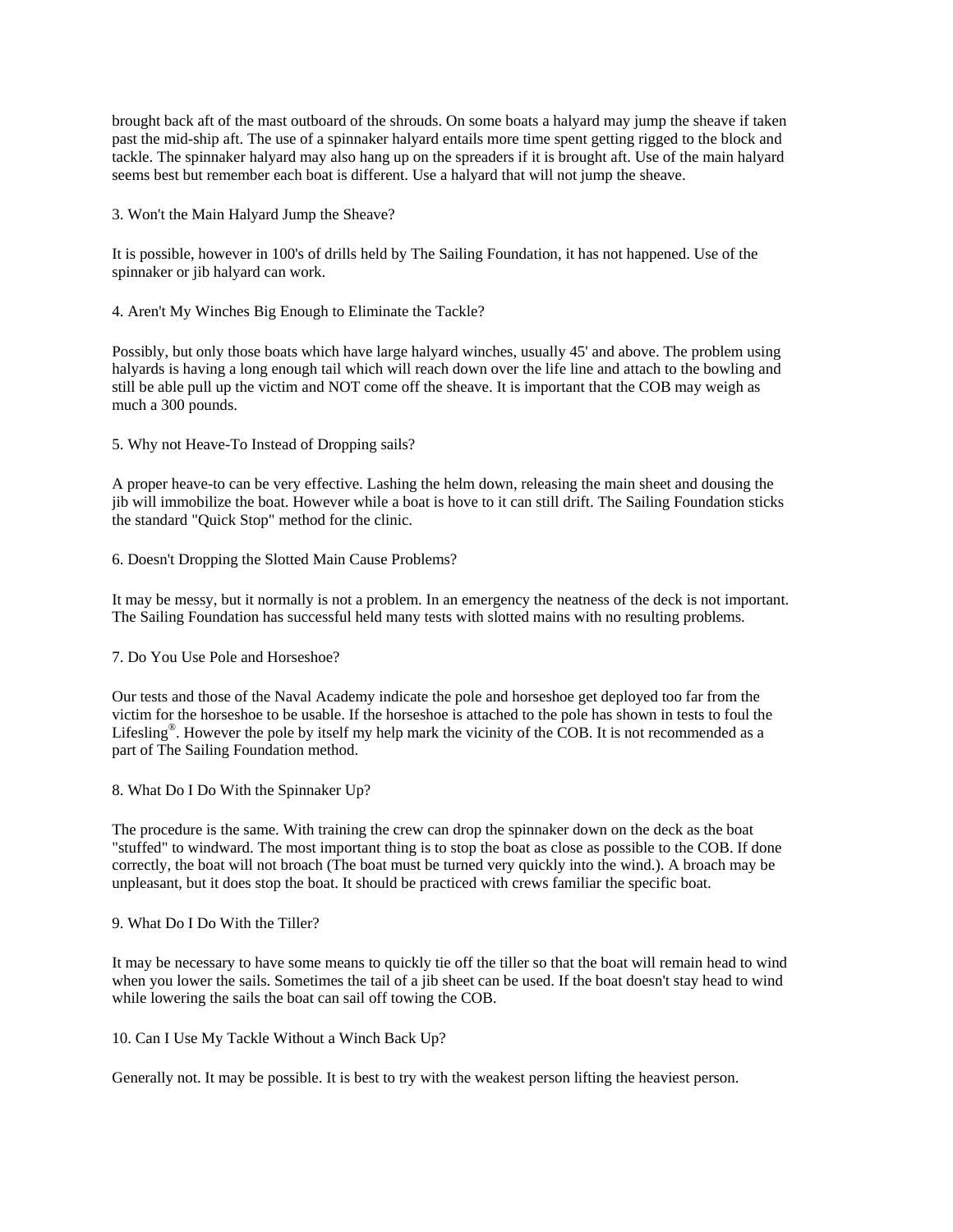11. Can I Just Lift the COB with the Main Sheet or Vang from the Boom?

No, the victim will not clear the lifelines.

12. What Side of the Boat do I Bring the Victim to?

Generally the windward side. The main sail and the boom will not be in the way, however, it has been done successfully done on the leeward side.

13. What About an Unconscious Victim?

If it is a single handed recovery, your chances are VERY slim. A boat hook MIGHT be used. If more than one rescuer is available, you are able to put a line on a crew member, drop the crew near the victim and the crew can assist the COB into the Lifesling® and both then lifted into the boat. This is obviously a very risky situation and the potential loss of two people MUST be considered.

14. Crewed Pickups

On some boats a single handed pickup might not be realistic, i.e. some large boats or very complicated boats.

Even though this method was developed for single handed pickup, crewed pickups are fine for the clinic. It may be a question of confidence and having a hand might enable a person to learn the method. Whatever the situation, remember, our job is to teach the method in the form which best used by a particular boat.

## **E. COMMON PROBLEMS**

#### 1. Towing

Probably the most dangerous part of the whole procedure is the potential of towing a victim. The Sailing Foundation tests show that at 4 knots the water is coming over the COB's head and at 4 ½ knots you will drown them quickly. (It is important to note her that victims are best towed with their back to the boat [180 degrees from the lifting position]). The boat must be stopped immediately upon the COB's contact with the Lifesling<sup>®</sup> and remain immobile as possible until the sails are dropped. Constant observation of the victim must be maintained. For drill purposes, The Sailing Foundation recommends the COB start with their arm in the Lifesling® and get into the Lifesling® when the boat is stopped and the sails are dropped.

2. Running over the Trailing Line

This is very probable and is accountable to ability to handling of a boat and its turning radius which may be strange for the students on a boat they don't normally handle. Fin keel boats are more likely to run over the line. Sometime having students handle the boat prior putting a COB in the water helps to get familiar handling characteristics.

If it does happen as you turn with the backed jib, quickly release the jib sheet and let the jib blow to the other side. This will allow you to steer clear of the line.

If your line is run over, you may be able to sail it clear. If not, you may have to use the boat hook, undo the bitter end and pull it through.

3. Running Over the COB

Again, taking the jib across when in danger of running down the COB will allow you to steer clear of the COB. Do not steer too close when upwind of the COB.

4. Tiller Falling Off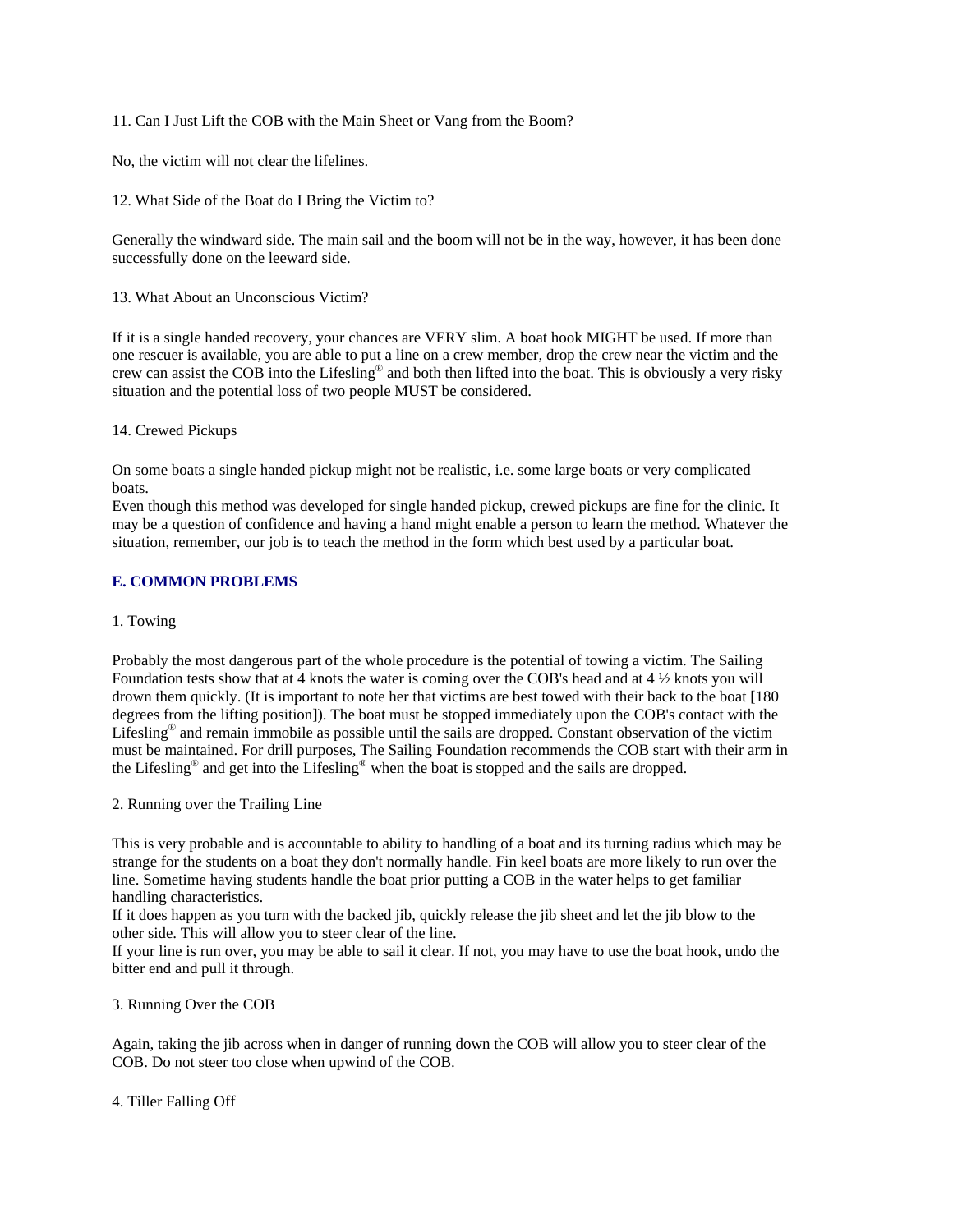There need to be a means of lashing the tiller amidships or keeping one person on the helm to prevent the tiller from falling off and the sails filling causing the victim to be towed.

5. Tackle Upside Down

Make sure the students understand the fall of the block and tackle is at the top. Standard 3:1 block and tackle sold by West Marine for this purpose have color coded blocks. Otherwise using tape can help to mark the top.

6. Twists in the Tackle

Twists in block and tackles create friction which make lifting the COB difficult if not impossible. Twists occur when the bottom block turns, usually when the set is not 2 blocked. It is important to show the students that storing the block and tackle in a 2 blocked position will prevent twists from happening. If kept in a 2 blocked position prior to use will prevent a friction problem.

## **F. RESPONSIBILITIES OF THE INSTRUCTORS**

1. Be alert to problems and be ready for solutions. This requires qualified sailors who can adapt to different boats and recognize problems and react to them when they occur.

2. Try not to give too much advice during pickups. Advice is best given to all the students at the end of a pickup.

3. If holding the clinic around Vessel Traffic Lanes be sensitive to commercial. The best advice is to stay clear of Vessel Traffic Lanes.

4. Watch for other vessel traffic, especially private power boat traffic. Many power boaters do not pay a lot of attention to where they are going. Having the whole group of students stand up and waving their arms and point to the COB

5. Watch the COB constantly. The instructor is responsible for the safety of the COB.

6. Have all of the students practice handling the boat prior to doing COB drills so they have a feel for how the clinic boat their on handles.

7. Give clear short explanations.

8. Monitor VHF constantly. It is usually best that clinic organizers monitor the same frequency such as channel 68.

#### **III. HOW TO ORGANIZE A CLINIC**

Organization is essential in creating a successful clinic. The format that follows has been successful in reaching the largest number of students.

#### 1. BASIC ELEMENTS

- a. Place for a lecture, slides and diagrams.
- b. Moorage for boats, preferably close to together.
- c. One instructor per boat.
- d. One victim per boat.
- e. Charging a basic fee (optional) to cover the costs for donuts and coffee and to cover costs for rentals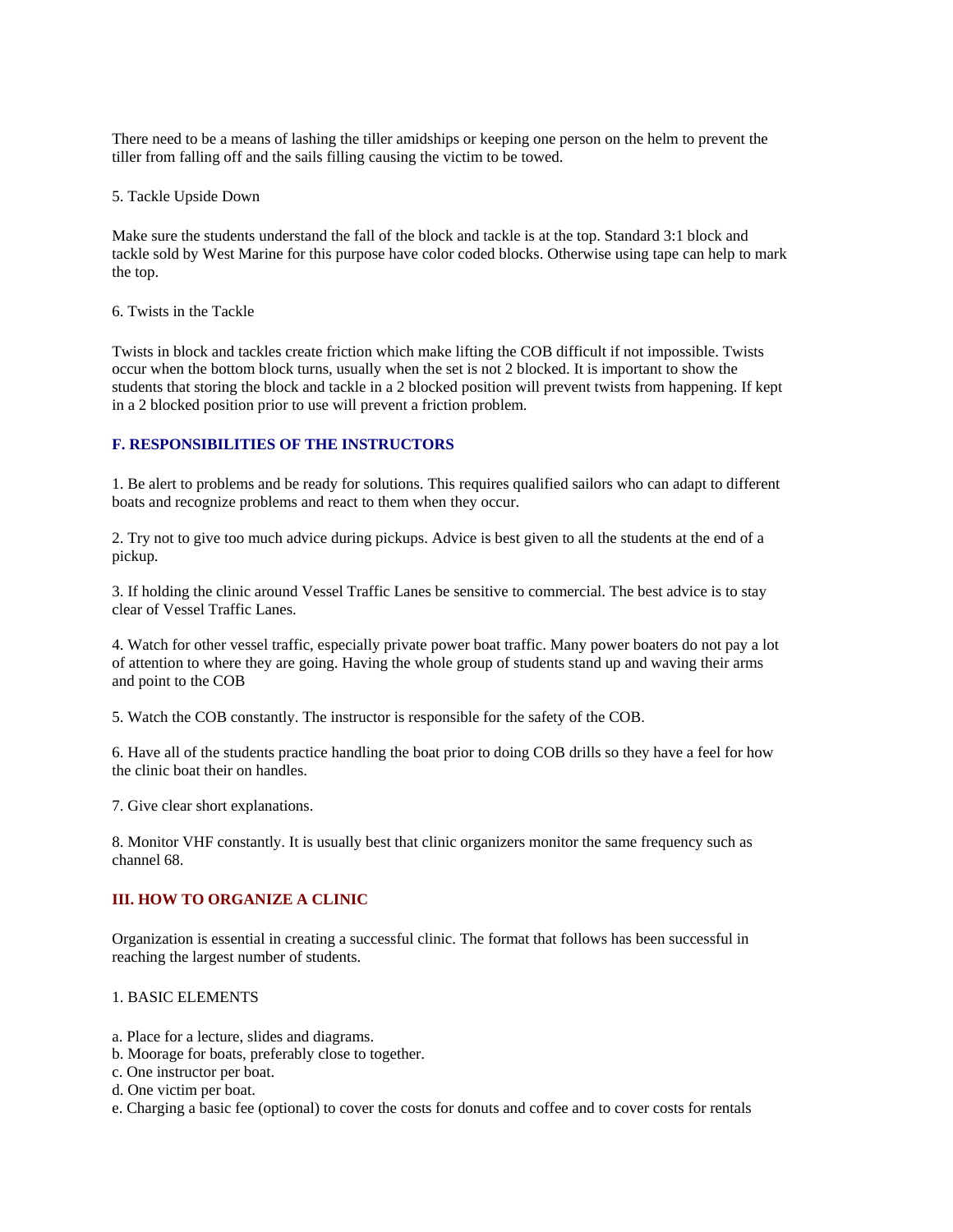(purchase) of wet/dry suits and any other expenses.

## 2. COMPOSITION

It is recommended to combine the boat owners with other participants. This allows you to teach the method to larger numbers of students. On boats 25' and under, 2-3 students is recommended. On boats 25-40', 3-5 participants is recommended. Boats over 40', 6-7 people could be accommodated.

## 3. ADVERTISING

You may not need to advertise to have an adequate class, however, remember you will have to advertise in local magazines (paper) at least 4-6 weeks prior to the clinic date because of deadlines. Signing up and committing individuals is important to monitor class size for committed boats, instructors and COB's. If a fee is required, confirming with a check is suggested.

## 4. INSTRUCTORS

On-the-water instructors should have enough time spent so they are very familiar with the recovery method and are familiar with potential problems. They should also be matched with boat in the size range in which they are comfortable. (Don't put a dingy sailor on a 50' her.)

## 5. COB's

COB's should be people you know who are in good health, are scuba divers or at a very minimum are comfortable in jumping off boats in wet/dry suits. Accepting COB's at the last minute is NOT recommended.

#### 6. HOLD HARMLESS AGREEMENT

It is highly recommended that Hold Harmless Agreement be drafted and signed by ALL participants including the teaching staff and students.

## 7. TIMING

As mentioned previously, at very least, 4-6 weeks prior to the planned clinic advertising should go out.

## 8. COSTS

If you charge \$10-15 you should make enough to cover costs for moorage, wet/dry suit rental, postage and printing. Any additional "profit" can be used to purchase wet/dry suits and cover any other future costs.

#### 9. SUGGESTED FORMAT

08:30-09:00 Registration/Coffee 09:00-11:00 Lecture and slides 11:00-12:00 Rigging boats & students eat their lunch 12:00-16:00 On-the-water Drills

#### 10. DAY OF THE CLINIC

Arrive at 08:00 to 08:15. Have name tags ready for students. Start coffee. Start Clinic at 09:00 promptly. Make boat assignment at end of clinic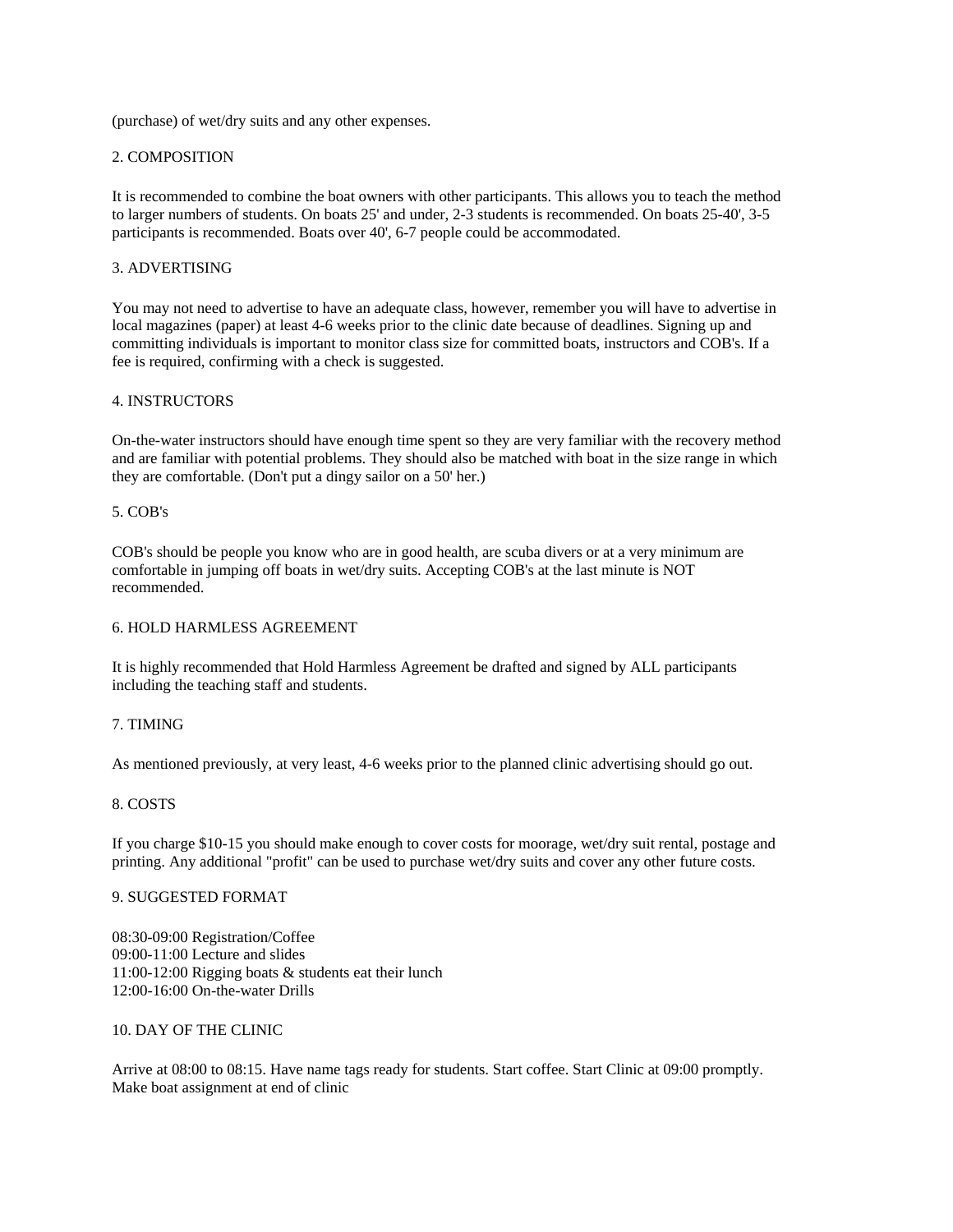## **POWER BOAT ADDENDUM**

This addendum is a suggestion for recovery of COB from a power boat. It should be noted that this is only a recommendation. Because of the different configurations of power boats available in the market each power boat skipper should work on and develop a method which works best for their boat. To help develop a recovery technique, attaching a fender to a bucket in the water to simulate a COB works well.

#### A. EQUIPMENT REQUIRED

#### 1. Lifesling®

2. 5 to 1 Lifesling® block and tackle. Please note that a special 5 to 1 block and tackle has been developed especially for use in COB recovery on a power boat.

3. Lifting point such as a stainless steel eye mounted as high as possible on the boat and hopefully near a gate on the boat.

#### B. RECOVERY TECHNIQUE

Two methods of recovery can work for the power boat. The first method is to stop the boat immediately, turn the boat and approach the COB keeping the COB in sight at all times, approach to windward until the COB is abeam of the boat. Stop the boat and SHUT DOWN THE ENGINE(S) allowing the boat to drift down on the COB. Throw the Lifesling<sup>®</sup> to the COB. Pull the COB along side the boat tying the COB off on a cleat. Rig the 5 to 1 block and tackle to the lifting point (the portion with the cam cleat on the top) and then to the Lifesling® bowline, release the COB from the cleat and lift the COB on to the boat.

The second method of recovery of a COB in a power boat situation in not unlike a sailboat recovery. They same basic techniques used in sailboat recoveries except the engine is used for the recovery. Also it should be known maneuvering will be different if a boat is single or double screw.

This portion assumes that the steering station of the boat and the Lifesling® are stowed on the starboard side of the boat.

1. Stop the boat. Pull the throttle(s) back to idle, pull the gear shift(s) to neutral and then to reverse. Put full throttle(s) on to stop the boat. Once boat is stopped, pull the throttle(s) to idle and gear shift to neutral. 2. Once the boat is stopped, throw the Lifesling<sup>®</sup> into the water and then start turning to starboard keeping the COB in sight at all times. Circle the COB making sure that the boat does not come close to the COB. 3. When the COB acquires the Lifesling® or trailing line, SHUT DOWN THE ENGINE(S), pull the COB along side the boat, open the gate if necessary, hook up the top (the portion with the cam cleat on the top) of the 5 to 1 block and tackle to the lifting point on the boat and the bottom to the eye of the bowline and lift the COB on to the boat.

KEEP IN MIND THAT WHILE YOU ARE ATTEMPTING TO RECOVER THE COB TO KEEP SAFELY AWAY FROM THE VICTIM BECAUSE THE TURNING OF THE SCREW(S) UNDER THE BOAT CAN BE EXTREMELY FRIGHTENING FOR THE VICTIM AND A PERSON CAN BE SEVERELY INJURED BY TURNING SCREW(S).

## **SUGGESTED Lifesling® CLINIC SLIDE SHOW NARRATIVE**

Slides and narrative for the slides are available from The Sailing Foundation upon request for cost of duplication and shipping.

#### **CURRENT CASE HISTORIES**